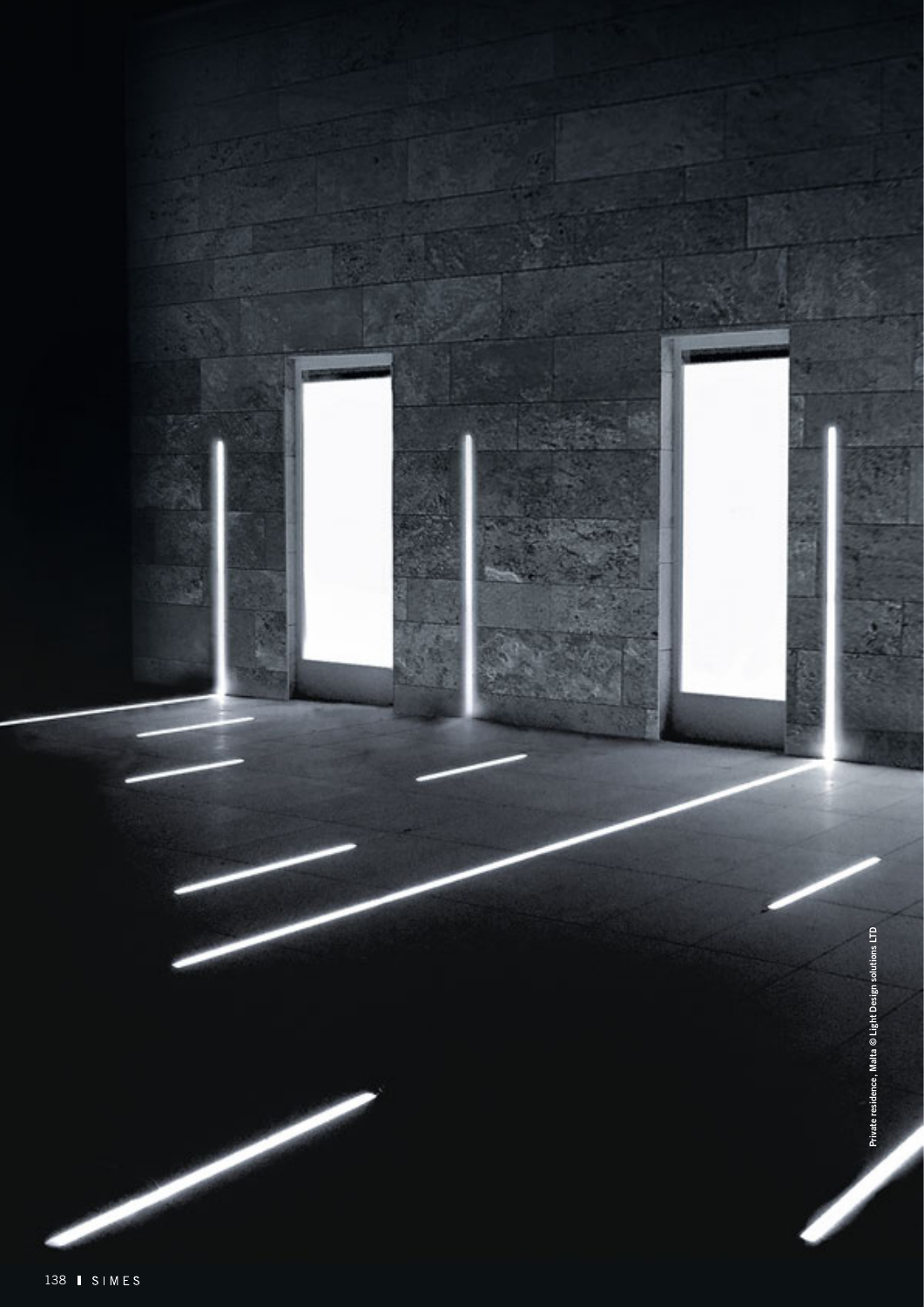# Continuous line

### Walk-over

CONTINUOUS LINE is a walk-over fitting designed to create paths of light with perfect uniformity and unlimited length. Extremely easy to install, this luminaire can transform any space with class and refinement.



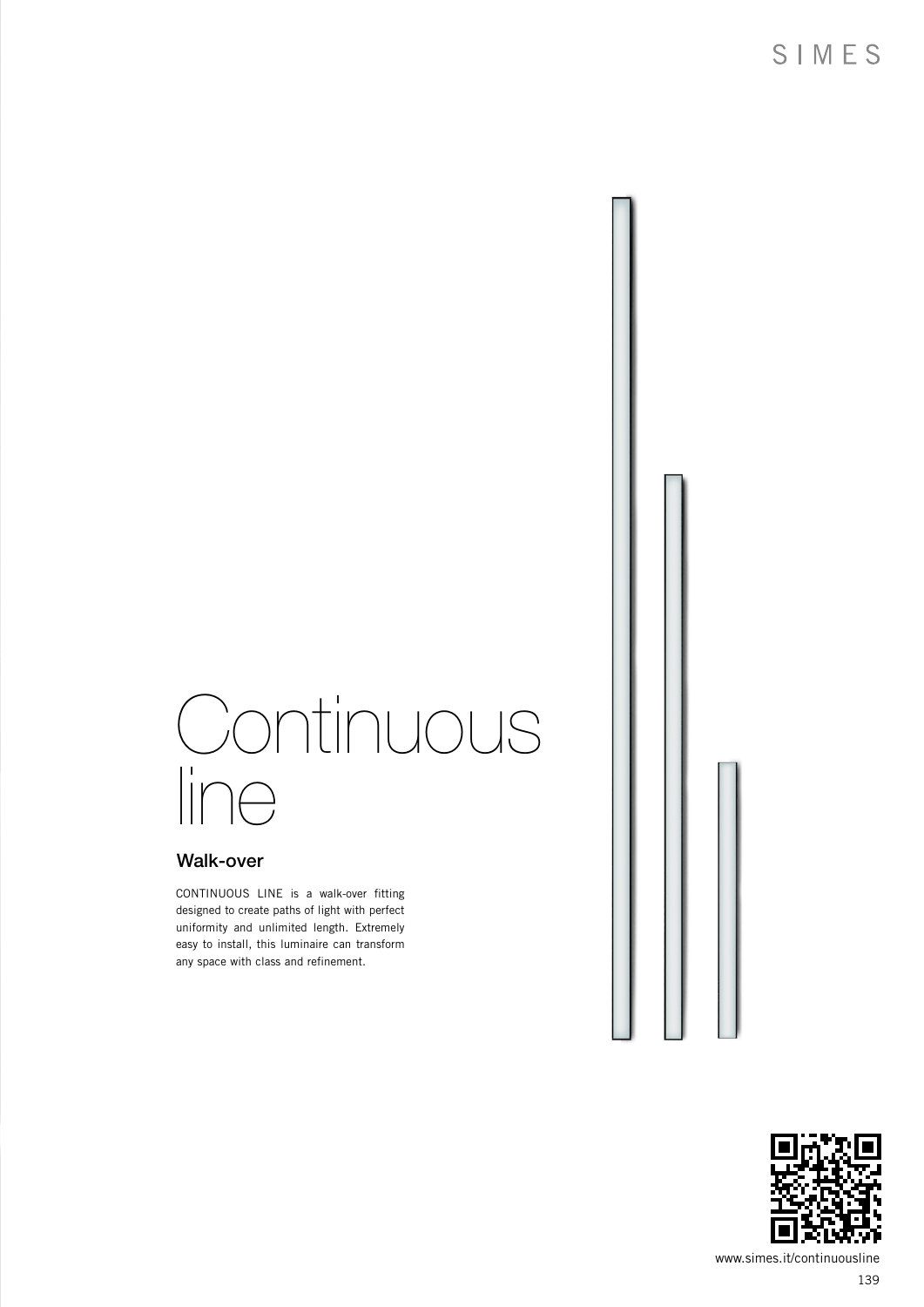

Giardino della Pace, Sotto il Monte, Bergamo, Italy © SIMES S.p.A.

## CONTINUOUS LINE Walk-over

To-be-fixed supports and recessing box in extruded anodized EN AW-6060 aluminium housing with high corrosion resistance. Toughened glass diffusor 15 mm thick.

Pre-wired luminaire with neoprene cable and connector. Fixing bases and recessing box included.

#### Protection class IP65 / IP67

Isolation class CLASS III

#### Mechanical resistance IK 10

 $\mathscr{K}_{\mathbf{0}}$ 

#### Power supply not included

Leds 4000K CRI80 versions are available on request.

PATENTED

*For the latest technical information and luminaire updates with LED technology please refer to www.simes.it* 

Maximun weight 500 Kg

#### Colour:

Anodized aluminium (code 13)